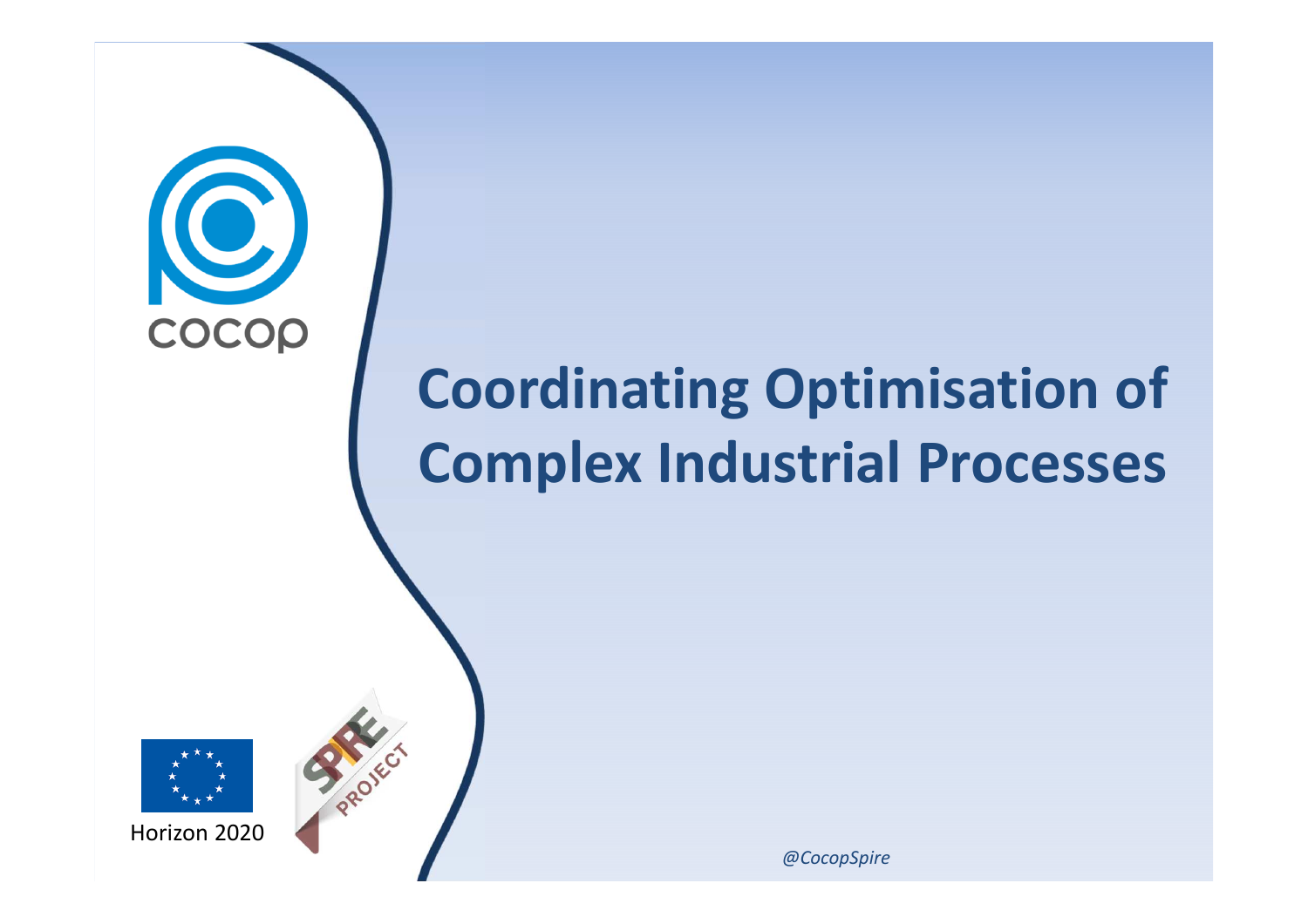

**Process industry** faces <sup>a</sup> strong need to increase **product quality** and **reduce operating costs** & **environmental footprint**. <sup>A</sup> complex plant comprises continuous and/or batch unit processes. The plant's complexity stems from its dynamic properties, so <sup>a</sup> **plantwide monitoring** and **control** is <sup>a</sup> requirement for achieving economically and environmentally efficient operation

**Vision**

**Need**

Complex process industry plants will be optimally run by the operators with the guidance of <sup>a</sup> coordinating, real-time optimisation system

**Objectives**

**To enable plant-wide monitoring and control by using the model-based, predictive, coordinating optimisation concept inintegration with local control systems**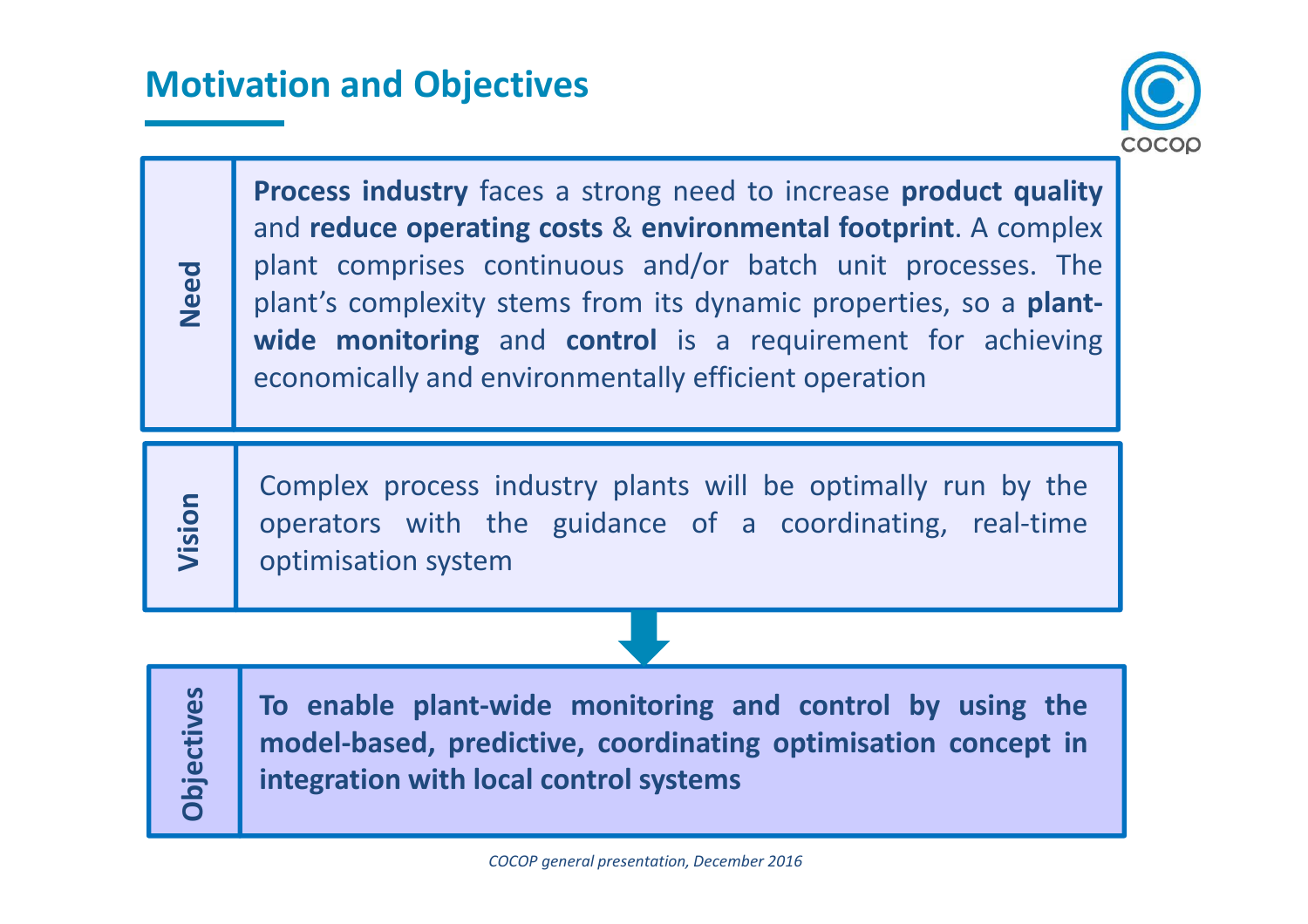## **Approach**



• COCOP is based on the **decomposition-coordination optimisation of the plant operations:** the overall problem is decomposed into unit-level subproblems, so then the solutions of sub-problems are coordinated to plantwide optimal schedule using high-level coordination



• COCOP will also combine the technological development with <sup>a</sup> **social innovation process** of co-creation and co-development for improving effectiveness and impact of the innovations and operator acceptance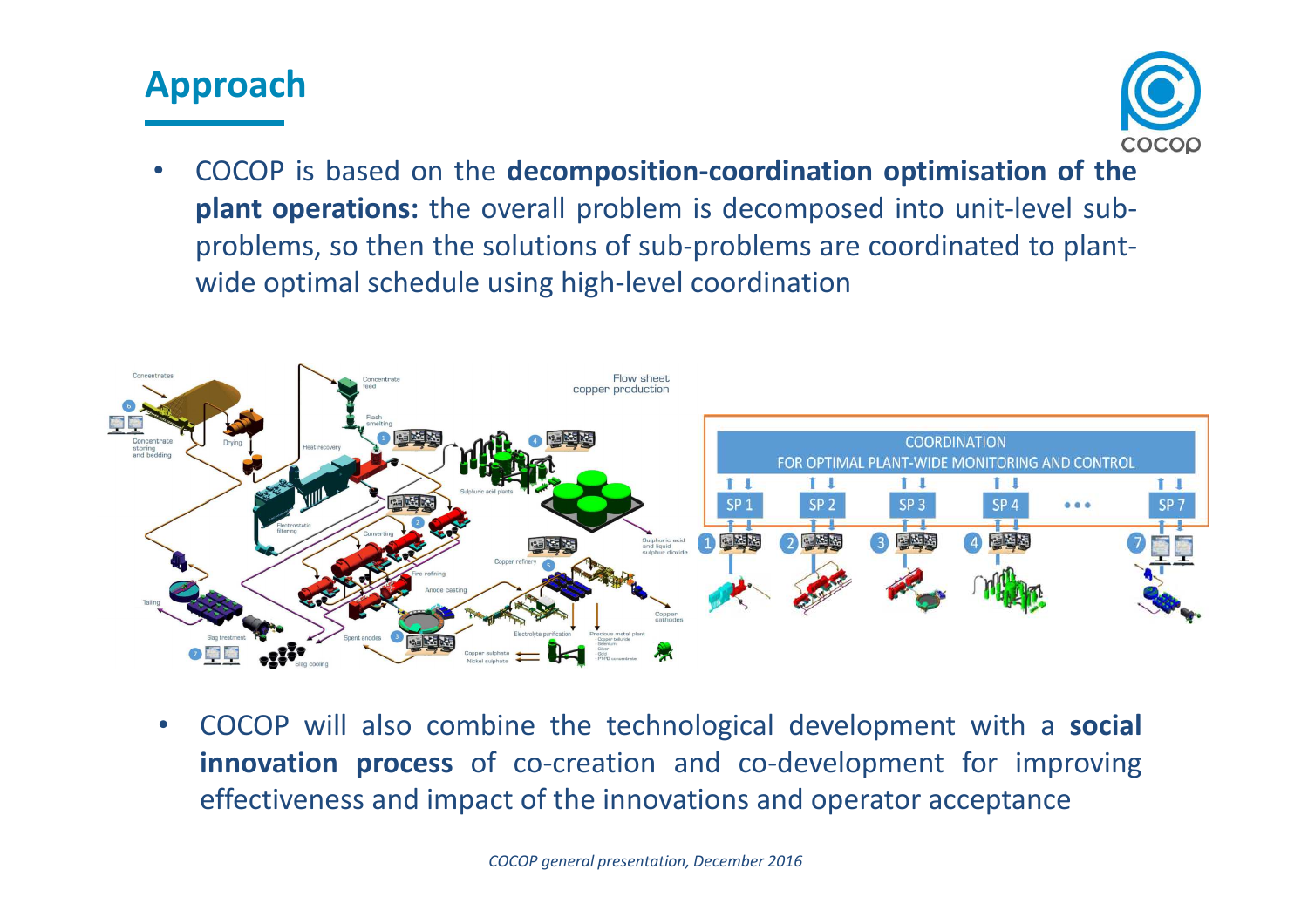## **Pilot Cases**



•**On-site application and validation at two plants**

#### **STEEL pilot case**

- Development of <sup>a</sup> steel manufacturing plant wide monitoring and control tool in order to **reduce the surface and sub-surface defects** inmicro-alloyed steels in as-rolled state
- Addressed sub-processes: Secondary metallurgy, continuous casting and hot rolling



### **COPPER pilot case**

- Development of advisory tools for controlling unit processes to **improve** factors such as **temperature, slag chemistry and impurities**
- > The optimization will comprise of converter and anode-furnace scheduling & setting target matte grades and feed rates of flash-smelting furnaces



•**Transferability analysis** to other sectors: **chemical** & **water treatment processing**

*COCOP general presentation, December 2016*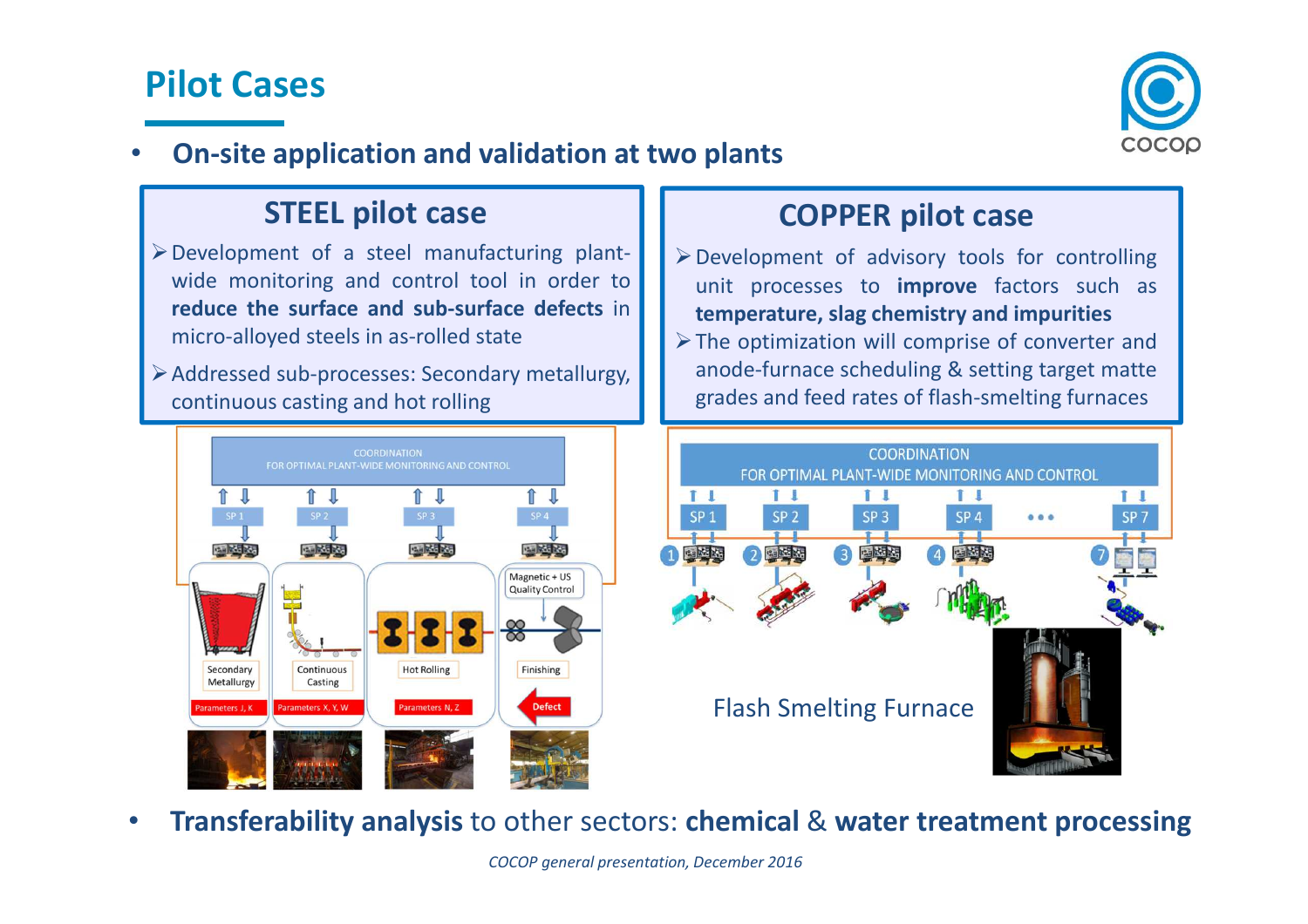## **Impact**



- •**Main Beneficiaries:** the main companies who can benefit from the COCOP´s results are:
	- **Process Industry:** Steel, Copper, Chemical, Cement, Glass**,..**
	- **Automation solution suppliers**
- • **Main Benefits:** the use of the solution of the project will allow plant operators to **approach optimal production** and result in:
	- **Reduced** operation **costs**
	- Increased **sustainability** (**reduced energy and resource consumption** and decreased **greenhouse gas emissions)**
	- **Improved working conditions** of plant operators by the new process control tools which support the operating work
	- **Increased competitiveness** of the European process and automation industry, resulting in job retention, exportable high-value IT products for the industry and the corresponding jobs, and wellbeing in Europe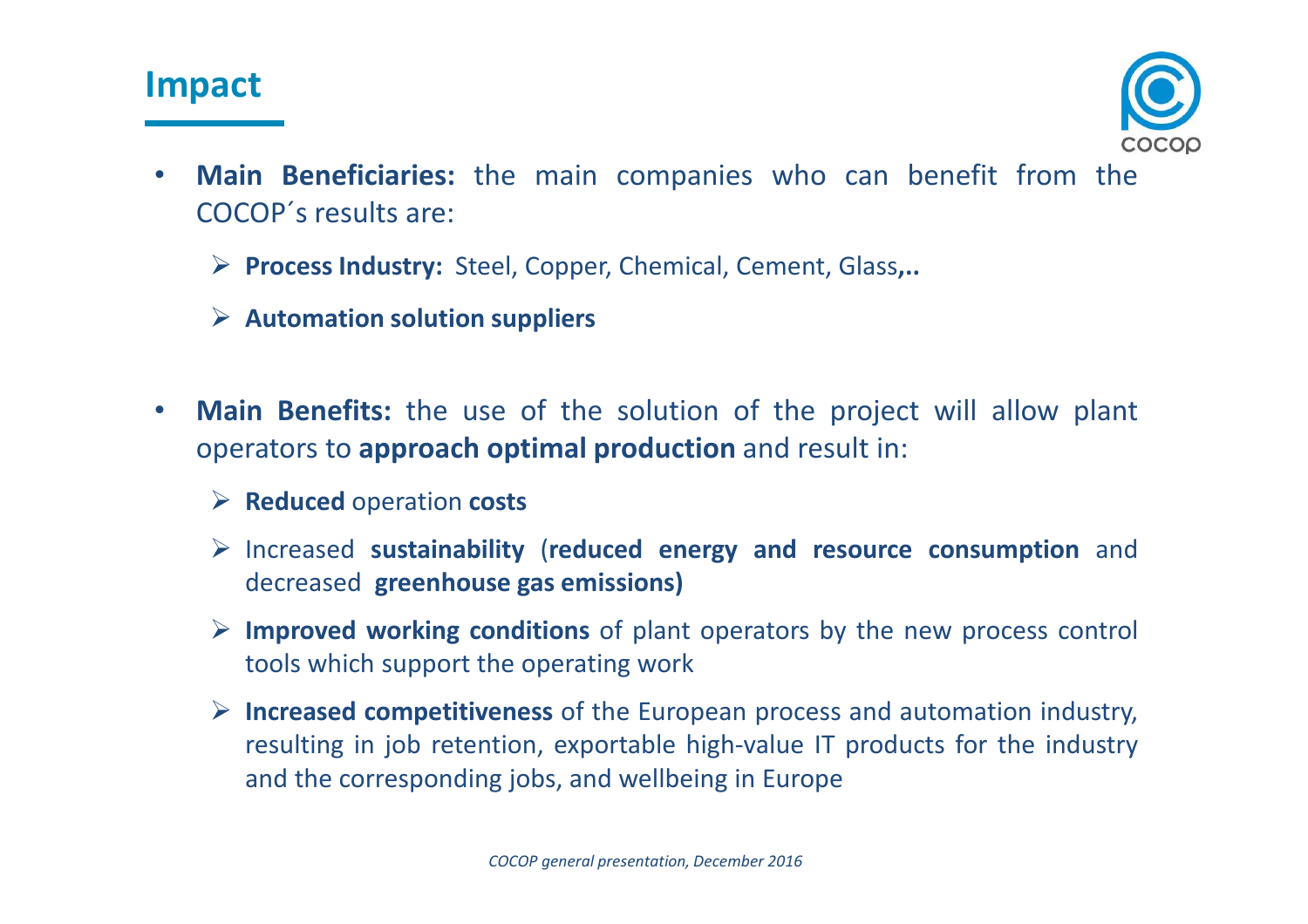# **Consortium**



- • It consists of **<sup>12</sup> partners** from <sup>6</sup> European countries (Finland, Sweden, Denmark, Germany, The Netherlands and Spain) covering the main areas involved in the proposal
- $\bullet$  It is well balanced with both research and commercial organisations (5 research organisations and <sup>7</sup> companies, <sup>4</sup> of which are SMEs) covering several sectors of the industry: **steel**, **nutritional** and **materials products**, **automation technology providers**, **consultancy** and **software**

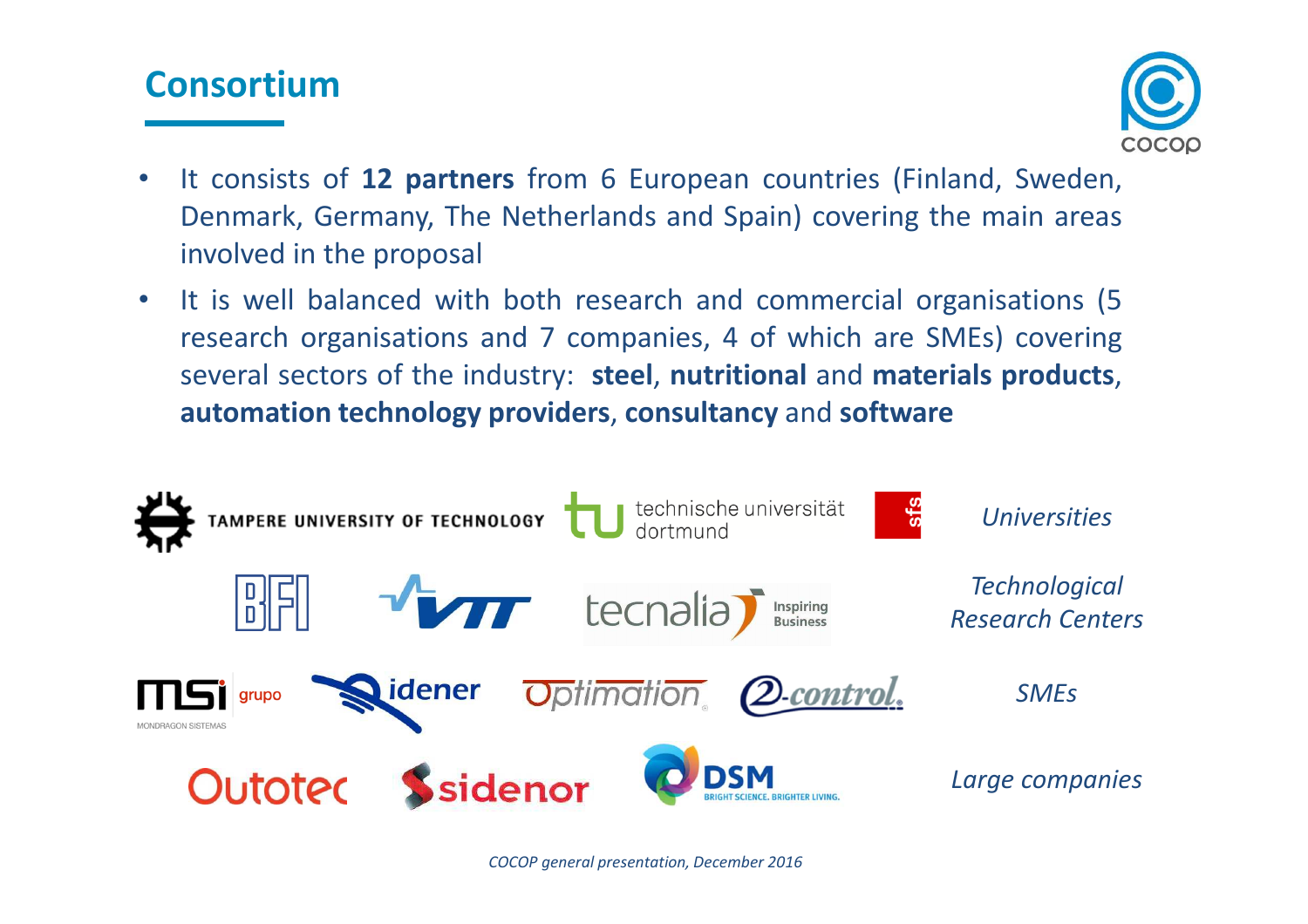## **General details**



- •Project Start Date: 1<sup>st</sup> October 2016
- •Project End Date: 31<sup>st</sup> March 2020
- •Project duration: <sup>42</sup> months
- •Grant Agreement n.: *<sup>723661</sup>*
- •Sub-programme area: SPIRE-02-2016, H2020-IND-CE-2016-17
- •Web page: *www.cocop-spire.eu*
- •*@CocopSpire*

#### **Contact Information**

Project coordinator: Prof. Matti VILKKO (matti.vilkko@tut.fi) Department of Automation Science and Engineering*Tampere University of Technology* KORKEAKOULUNKATU 3Tampere 33720Finland